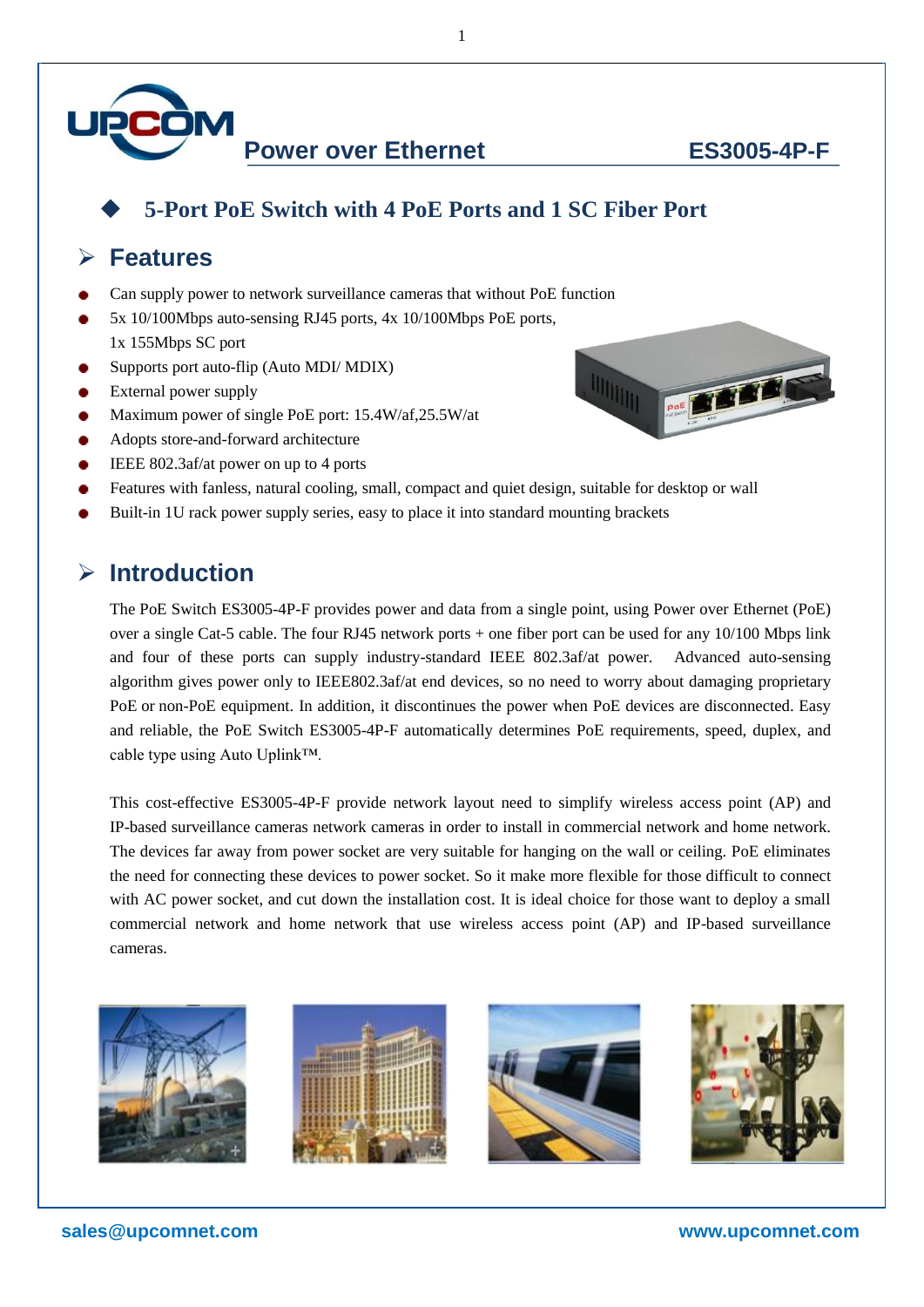# **Specification**

| Description           | 5-Port PoE Switch with 4 PoE Ports and 1 SC Fiber Port                                                   |
|-----------------------|----------------------------------------------------------------------------------------------------------|
| Connector             | 5x 10/100M copper cable RJ45 ports(all ports support MDI/MDIX)<br>4x PoE ports, 1x 155Mbps SC fiber port |
| <b>Transfer Mode</b>  | Store-And-Forward                                                                                        |
| <b>Network Medium</b> | 10BASE-T: Cat3,4,5 UTP( $\leq$ 100 meter)                                                                |
|                       | 100BASE-TX: Cat5 or more UTP (≤100 meter)                                                                |
|                       | Fiber transmission distance: 25km; Data transmission: 100m                                               |
| Performance           | Bandwidth: 1.6Gbps (non-blocking)                                                                        |
|                       | Network Latency (100 to 100M bps): maximum delay less than 20                                            |
|                       | microseconds                                                                                             |
|                       | Packet Buffer Memory: 96KB                                                                               |
|                       | Address Database Size: 1,000                                                                             |
|                       | MTBF: 190,000 hours (about 21 years)                                                                     |
| <b>Standards</b>      | IEEE 802.3i 10BASET                                                                                      |
|                       | IEEE 802.3u 100BASETX                                                                                    |
|                       | <b>IEEE 802.3x Flow Control</b>                                                                          |
|                       | IEEE 802.1 af DTE Power via MDI                                                                          |
|                       | <b>IEEE 802.3af</b>                                                                                      |
|                       | <b>IEEE 802.3at</b>                                                                                      |
| <b>LEDs Status</b>    | System: power supply                                                                                     |
|                       | Every Port: connecting, PoE working status                                                               |
| Power                 | PoE port power:15.4 W(1~4 port)/af, 25.5 W/at                                                            |
|                       | Power input: AC100-240V 50/60Hz; DC48V                                                                   |
| <b>Dimensions</b>     | 118x85x27mm                                                                                              |
| Weight                | $0.24$ kg                                                                                                |
| Environment           | Operating Temperature: $0 \degree \sim 55 \degree C$                                                     |
|                       | Storage Temperature: -20 $\degree \sim 75 \degree C$                                                     |
|                       | Operating Humidity: $10\% \sim 95\%$ , non-condensing                                                    |
| Radiation             | CE mark, commercial                                                                                      |
|                       | FCC Part 15 Class B                                                                                      |
|                       | <b>VCCI Class B</b>                                                                                      |
|                       | EN 55022 (CISPR 22), Class B                                                                             |
| Safety                | CE Mark ,commercial                                                                                      |
|                       | CE/LVD EN60950, RoHS                                                                                     |
| Warranty              | 1 year warranty(2 yeas warranty for power adapter)                                                       |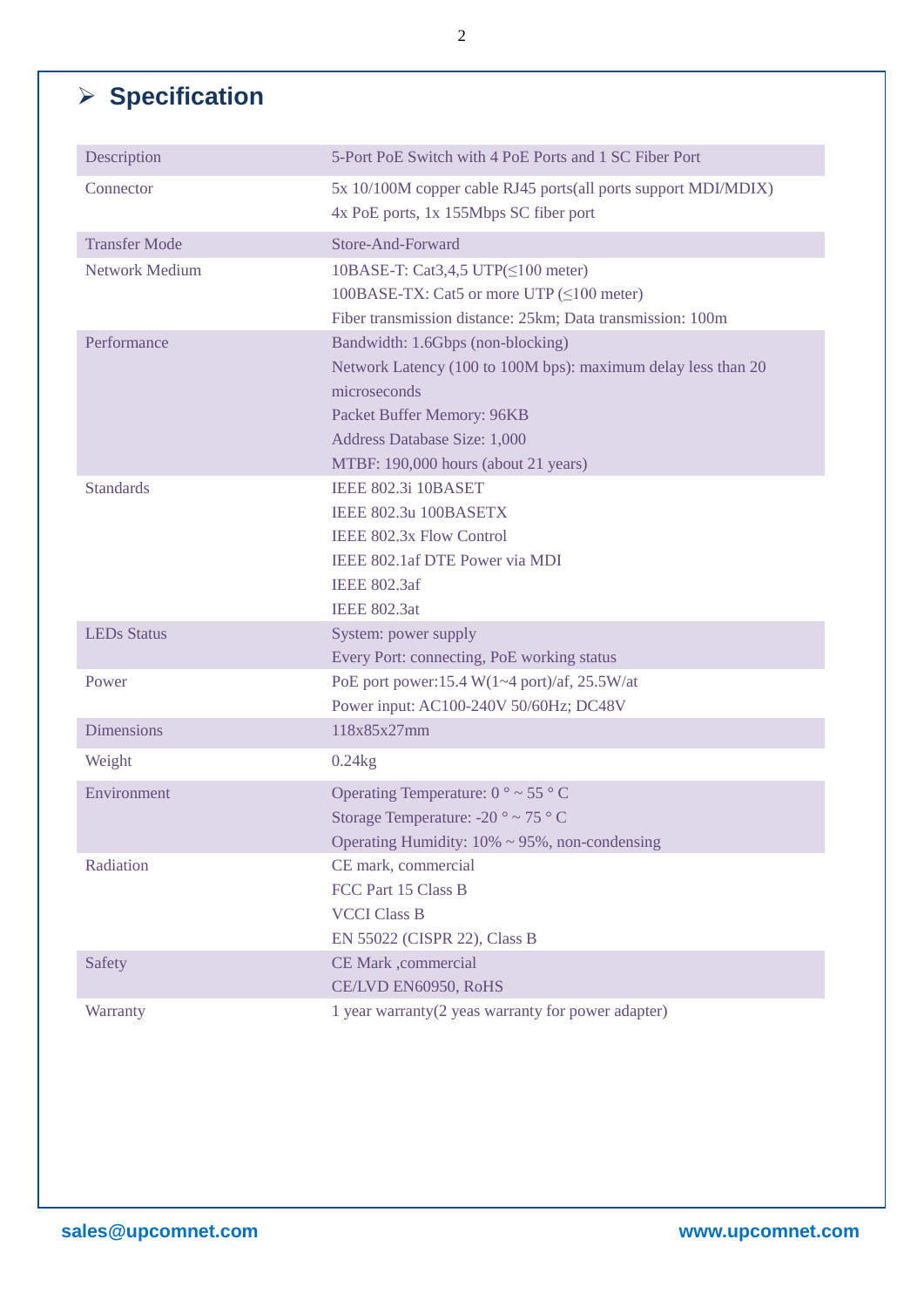